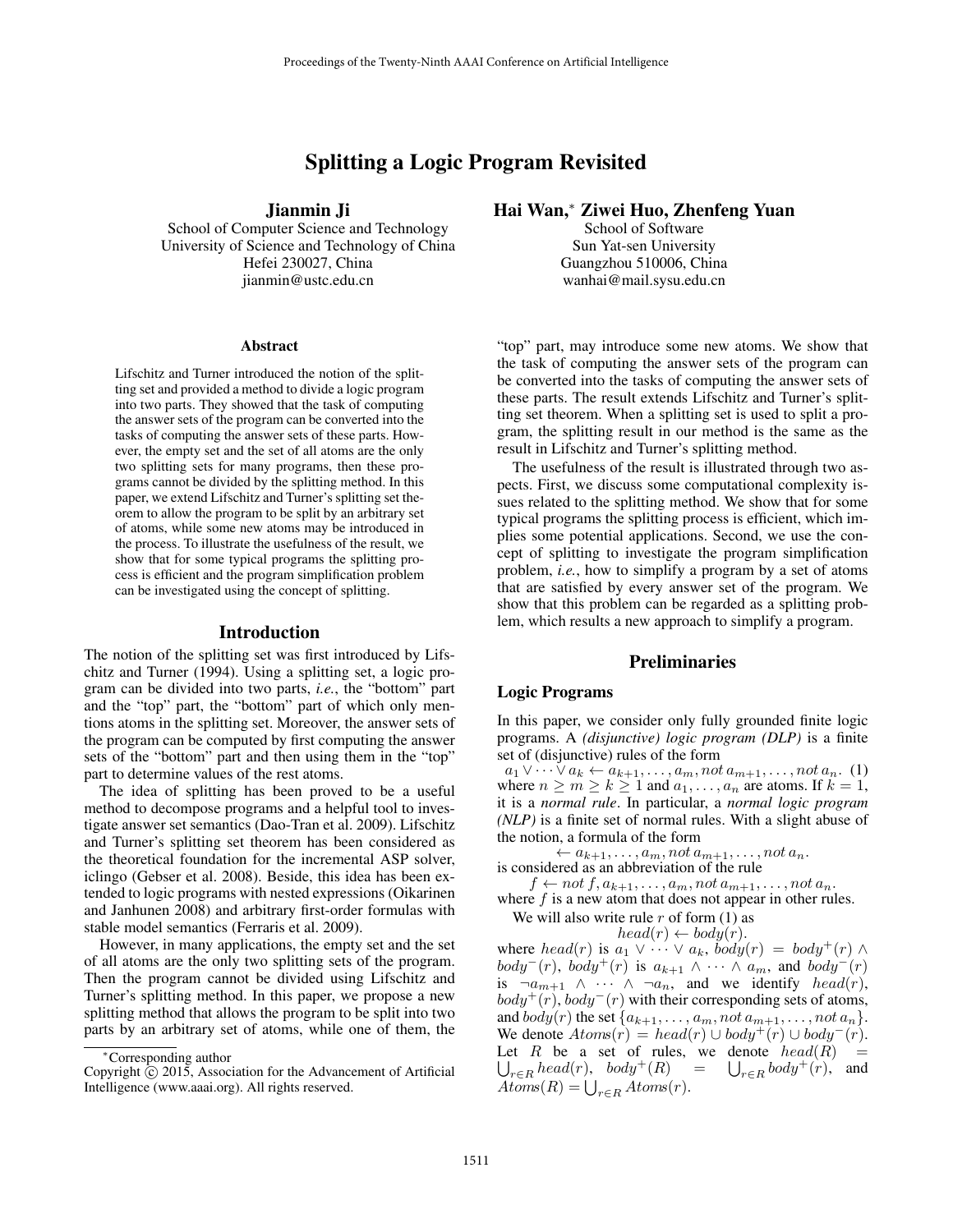A set S of atoms *satisfies* a propositional formula  $\phi$ , written as  $S \models \phi$ , is defined following the usual recursive conditions. We say *S satisfies* a rule r, if  $S \models body(r)$  implies  $S \models head(r)$ . *S satisfies* a program *P*, if *S* satisfies all rules in  $P$ .

The *answer sets* of a DLP are defined in (Gelfond and Lifschitz 1991). Given a DLP  $P$  and a set  $S$  of atoms, the GL transformation of P on S, written  $P^S$ , is obtained from P by deleting:

1. each rule that has *not* p in its body with  $p \in S$ , and

2. all *not*  $p$  in the bodies of the remaining rules.

For any S,  $P^S$  has a set of minimal models, denoted  $\Gamma(P^S)$ . Now a set S of atoms is an *answer set* of P iff  $S \in \Gamma(P^S)$ .

### Loops and Loop Formulas

The notions of loops and loop formulas were first proposed by Lin and Zhao (2004) for NLPs. They showed that a set of atoms is an answer set of an NLP iff it satisfies both the loop formulas and the program. Lee and Lifschitz (2003) extend the notions and result to DLPs.

Given a DLP P, the *positive dependency graph* of P, written  $G_P$ , is the directed graph whose vertices are atoms in  $P$ , and there is an arc from p to q if there is a rule  $r \in P$  *s.t.*  $p \in head(r)$  and  $q \in body^+(r)$ . A set L of atoms is said to be a *loop* of P if the L-induced subgraph of  $G_P$  is strongly connected. Note that, every singleton whose atom occurs in P is also a loop of P.

**Example 1** *Consider the logic program*  $P_1$ :<br> $a \leftarrow not d$ .  $d \leftarrow not c$ .  $a \leftarrow c, d$ .

 $d \leftarrow not c. \quad a \leftarrow c, d. \quad c \leftarrow a.$ *Figure 1 shows the positive dependency graph*  $G_{P_1}$ .  $\{a, c\}$ ,  ${a}$ ,  ${c}$ *, and*  ${d}$  *are loops of*  $P_1$ *.* 



Figure 1: The positive dependency graph of program  $P_1$ 

Given a loop  $L$ , a rule  $r$  is an *external support* of  $L$  if  $head(r) \cap L \neq \emptyset$  and  $L \cap body^{+}(r) = \emptyset$ . In the following, let  $R^{-}(L, P)$  be the set of external support rules of L. The function R<sup>−</sup> can be defined for any set E of atoms, *i.e.*,  $R^-(E, P) = \{r \in P \mid head(r) \cap E \neq \emptyset, E \cap body^+(r) = \emptyset\}.$ Given a set X of atoms, the set of *external support rules of* E *under* X, denoted  $R^{-}(E, P, X)$ , is the set of rules r *s.t.*  $r \in R^-(E, P)$  and  $X \models body(r) \land \bigwedge_{q \in head(r) \setminus E} \neg q.$ 

The (conjunctive) *loop formula* of a set L of atoms under a program P, written  $LF(L, P)$ , is the following implication

$$
\bigwedge_{p\in L} p \supset \bigvee_{r\in R^-(L,P)} \left(body(r) \wedge \bigwedge_{q\in head(r)\setminus L} \neg q\right).
$$

Theorem 1 (Theorem 1 in (Lee and Lifschitz 2003)) *Let* P *be a logic program and* S *a set of atoms. If* S *satisfies* P*, then the following conditions are equivalent:*

*1.* S *is an answer set of* P*;*

*2.* S *satisfies* LF(L, P) *for all loops* L *of* P*.*

*3.* S *satisfies* LF(E, P) *for all sets* E *of atoms of* P*.*

# Splitting Sets

Lifschitz and Turner (1994) introduced the notion of the splitting set and provided a method to split a logic program

into the "bottom" part and the "top" part based on the notion. They showed that the answer sets of the program can be computed by first computing the answer sets of the "bottom" part and then using them in the "top" part to determine values of the rest atoms.

A set U of atoms is called a *splitting set* of a program P, if for each  $r \in P$ , head(r) ∩  $U \neq \emptyset$  implies  $Atoms(r) \subseteq U$ . The set of rules  $r \in P$  *s.t.* head(r) ∩  $U \neq \emptyset$  is called the *bottom* of P *w.r.t.* U and denoted by  $b_U(P)$ . The set  $P \setminus b_U(P)$ is the *top* of P *w.r.t.* U. Note that,  $b_U(P)$  for a splitting set U of a program  $P$  mentions only atoms in  $U$ .

**Example 2** *Consider the logic program*  $P_2$ :<br> $a \leftarrow not d$ .<br> $d \leftarrow not c$ .<br> $a \leftarrow c, d$ .

 $d \leftarrow not c. \quad a \leftarrow c, d. \quad c \leftarrow$ .  ${c, d}$  *is a splitting set of*  $P_2$  *and the bottom of*  $P$  *w.r.t.*  ${c, d}$ *is*  $b_{\lbrace c,d \rbrace}(P_2) = \lbrace d \leftarrow not \, c. \, c \leftarrow . \rbrace.$ 

Let  $U, X$  be sets of atoms, and  $P$  a program, we denote  $e_U(P, X)$  the set of rules obtained from P by deleting:

- 1. each rule *r s.t.* head(*r*)  $\cap X \neq \emptyset$ , body<sup>+</sup>(*r*)  $\cap U \not\subseteq X$ , or  $(body^{-}(r) \cap U) \cap X \neq \emptyset;$
- 2. all formulas of the form a or not a where  $a \in U$  in the bodies of the remaining rules.

For example,  $e_{\{c,d\}}(P_2 \setminus b_{\{c,d\}}(P_2), \{c\}) = \{a \leftarrow .\}.$ 

Let U be a splitting set of a program P. A *solution* of P *w.r.t.* U is a pair  $\langle X, Y \rangle$  of sets of atoms *s.t.* 

- X is an answer set of  $b_U(P)$ ,
- Y is an answer set of  $e_U(P \setminus b_U(P), X)$ .

For example,  $\langle \{c\}, \{a\} \rangle$  is a solution of  $P_2$  *w.r.t.*  $\{c, d\}$ .

Theorem 2 (Splitting Set Theorem) *Let* U *be a splitting set of a program* P*. A set* S *is an answer set of* P *iff*  $S = X \cup Y$  *for some solution*  $\langle X, Y \rangle$  *of* P *w.r.t.* U.

### Splitting a Normal Logic Program

Lifschitz and Turner's splitting set theorem requires the program to be split by a splitting set. However in many applications, the empty set and the set of all atoms are the only two splitting sets of the program, like program  $P_1$  in Example 1, then the program cannot be divided with the splitting method, which limits the applicability of the theorem.

Here we extend the splitting set theorem for NLPs to allow the program to be split by an arbitrary set of atoms. We want to show that an NLP  $P$  can be split by a set  $U$  of atoms into the "bottom" part  $P_b$  and the "top" part  $P_t$ , while new atoms might be introduced in  $P_t$ . Then an answer set of  $P$ can be computed from an answer set X of  $P_b$  and an answer set Y of a program constructed from  $P_t$  using X.

First, we introduce some notions. Let  $U, X$  be sets of atoms, P an NLP,  $b_U(P)$  and  $e_U(P, X)$  defined the same as the notions in the previous section.  $EC_U(P)$  denotes the set

 $\{p \leftarrow not p'. \ p' \leftarrow not p. \mid p \in Atoms(b_U(P)) \setminus U\},\$ where p' is a new atom w.r.t. the atom p.  $\text{ECC}_{U}(P, X)$  denotes the set

 $\{\leftarrow not\ p.\mid p\in Atoms(b_U(P))\setminus U \text{ and } p\in X\}$ 

 $\cup \{\leftarrow p. \mid p \in Atoms(b_U(P)) \setminus U \text{ and } p \notin X\}$ Note that, if U is a splitting set, then  $Atoms(b_U(P))\setminus U = \emptyset$ and  $EC_U(P) = ECU_U(P, X) = \emptyset$ .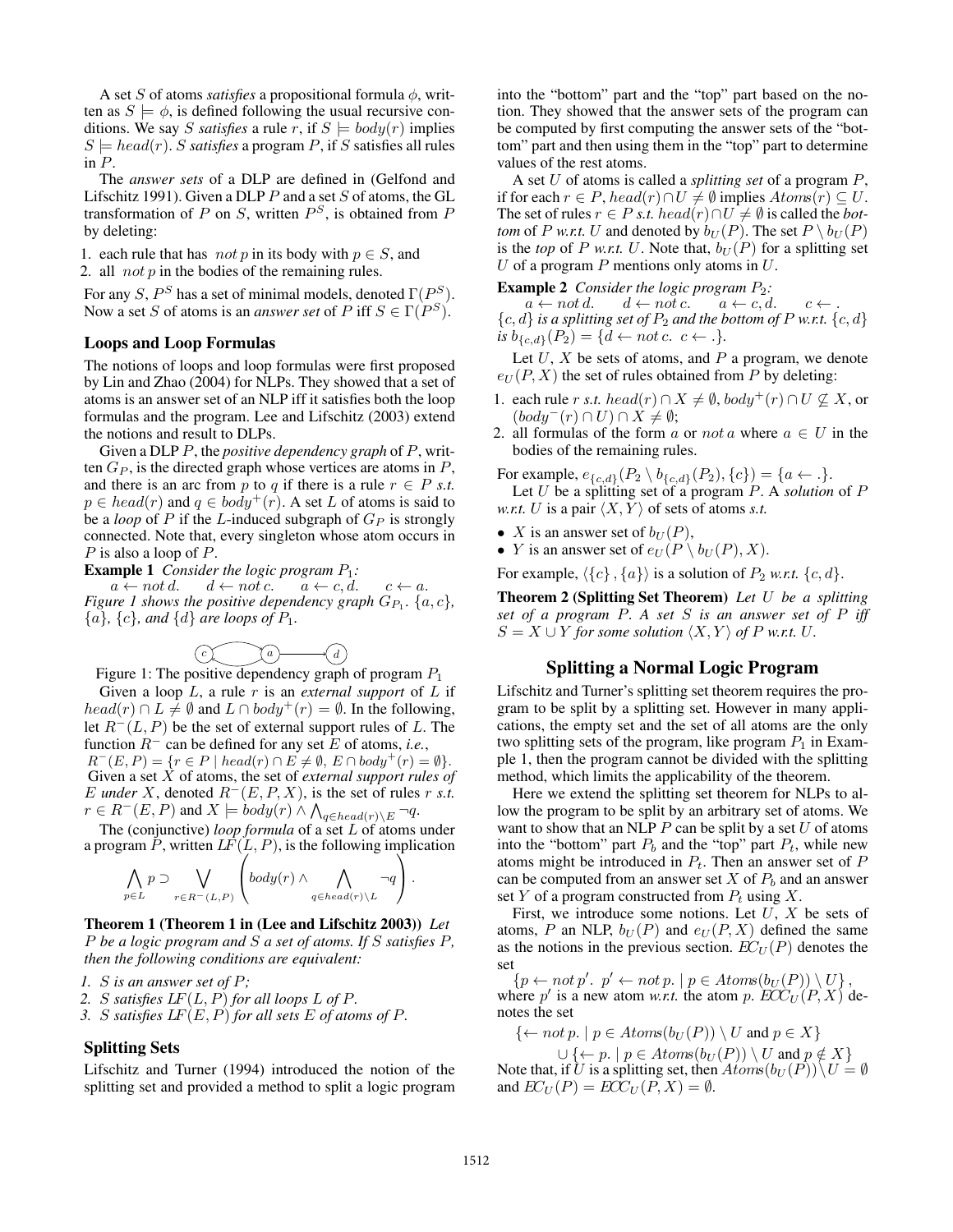Intuitively, for every atom p that occurs in  $b_U(P)$  but not in U,  $EC_U(P)$  acts as the set of disjunctions,  $p \vee not p$ .  $ECC_U(P, X)$  states that, for such atom p, p is required to be true iff  $p$  appears in  $X$ . Then we have the proposition.

Proposition 1 *Let* P *be an NLP and* U *a set of atoms. A set*  $S \subseteq Atoms(P)$  *satisfies*  $P$  *iff*  $S = (X \cup Y) \cap Atoms(P)$ *for some sets* X *and* Y *s.t.*

- *X satisfies*  $b_U(P) \cup EC_U(P)$ *, and*
- *Y satisfies*  $e_U(P \setminus b_U(P), X) \cup ECC_U(P, X)$ .

**Example 1 (Continued)** *We use*  $U = \{a\}$  *to split the program* P1*, then*

$$
b_U(P_1) = \{a \leftarrow not d. \ a \leftarrow c, d.\},
$$

$$
EC_U(P_1) = \{c \leftarrow not c'. \ c' \leftarrow not c.
$$

 $d \leftarrow not d'. d' \leftarrow not d.$  $Let X = {a, c, d'}$  *which satisfies*  $b_U(P_1) \cup EC_U(P_1)$ *, then*  $e_U(P_1 \setminus b_U(P_1), X) = \{d \leftarrow not \, c. \, c \leftarrow .\},$ 

$$
ECC_U(P_1, X) = \{ \leftarrow not \ c. \ \leftarrow d. \}.
$$

 $\emph{Let } \;\; Y \;\; = \;\; \{c\} \;\; \emph{which satisfies } \;\; e_U (P_1 \;\setminus\; b_U (P_1), X) \;\cup\;$  $ECC_U(P_1, X)$ , then the set  $X \cup Y = \{a, c, d'\}$  satisfies  $P_1$ .

Now we consider how loop formulas of loops are influenced by splitting the program.

Let P be an NLP and U a set of atoms, the *in-rules* of P *w.r.t.* U, denoted by  $in_U(P)$ , is the set of rules  $r \in P$  *s.t.*  $head(r) \cap U \neq \emptyset$  and  $(body^+(r) \cup head(r)) \nsubseteq U$ ; the *outrules* of P *w.r.t.* U, denoted by  $out_U(P)$ , is the set of rules  $r \in P$  *s.t.*  $(body^+(r) \cup head(r)) \cap U \neq \emptyset$  and  $head(r) \nsubseteq U$ . P is an NLP, then for each  $r \in P$  either  $head(r) \cap U \neq \emptyset$ or  $head(r) \nsubseteq U$ , but not both. So  $in_U(P) \subseteq b_U(P)$  and  $out_U(P) \subseteq P \setminus b_U(P)$ .

A nonempty set E of atoms is a *semi-loop* of P *w.r.t.* U if there exists a loop L of P *s.t.*  $E = L \cap U$  and  $E \subset L$ . Let X be a set of atoms, we denote

 $SL_U(P, X) = \{E \mid E \text{ is a semi-loop of } P \text{ w.r.t. } U,$ 

 $E \subseteq X$  and  $R^-(E, P, X) \subseteq in_U(P)$ . Intuitively, a semi-loop E is in  $SL_U(P, X)$ , if there exists a loop L of P *s.t.*  $E \subset L$  and  $LF(L, P)$  is not satisfied by X. **Example 1 (Continued)** Let  $U = \{a\}$ ,  $X = \{a, c, d'\}$ , and  $X' = \{a, c, d\},\$ 

 $in_U(P_1) = \{a \leftarrow c, d.\}, \quad out_U(P_1) = \{c \leftarrow a.\}.$  ${a}$  *is the only semi-loop of*  $P_1$  *w.r.t.*  $\overline{U}$ ,  $R^{-}(\{a\}, P_1, X) =$  ${a \leftarrow not d.}$  *and*  $R^{-}(\lbrace a \rbrace, P_1, X') = \lbrace a \leftarrow c, d. \rbrace$ *, then*  $\hat{SL}_U(P_1, X) = \emptyset$  and  $\hat{SL}_U(P_1, X') = \{\{a\}\}.$ 

Let P be an NLP and U, X sets of atoms, the *top* of P *w.r.t.* U under X, denoted by  $t_U(P, X)$ , is the union of the following sets of rules:

- $P \setminus (b_U(P) \cup out_U(P)),$
- { $x_E \leftarrow body(r) \mid r \in in_U(P)$  and  $r \in R^-(E, P, X)$  }, for each  $E \in SL_U(P, X)$ ,
- { $\text{head}(r) \leftarrow x_{E_1}, \dots, x_{E_t}, \text{body}(r) \mid r \in \text{out}_U(P),$ for all possible  $E_i \in SL_U(P,X)$   $(1 \leq i \leq t)$  *s.t.*  $body^+(r) \cap E_i \neq \emptyset$ ,

where  $x_E$ 's are new atoms *w.r.t.*  $E \in SL_U(P, X)$ . Note that, if  $SL_U(P, X) = \emptyset$ , then  $t_U(P, X) = P \setminus b_U(P)$ . A *solution* of *P w.r.t. U* is a pair  $\langle X, Y \rangle$  of sets of atoms *s.t.* 

• X is an answer set of  $b_U(P) \cup EC_U(P)$ ,

• Y is an answer set of  $e_U(t_U(P, X), X) \cup ECC_U(P, X)$ .

**Example 1 (Continued)** Let  $U = \{a\}$ ,  $X = \{a, c, d'\}$ , and  $X' = \{a, c, d\}$ , then

 $t_U(\tilde{P}_1, X) = \{d \leftarrow not \, c. \, c \leftarrow a.\},$ 

 $t_U(P_1, X') = \{d \leftarrow not \, c. \, x_{\{a\}} \leftarrow c, d. \, c \leftarrow x_{\{a\}}, a.\}.$ *The pair*  $\langle X, \{c\}\rangle$  *is a solution of* P *w.r.t.* U. Meanwhile,  $e_U(t_U(P,X'),\tilde{X'})\cup ECC_U(P,X')$  is the program:  $d \leftarrow not \, c. \, x_{\{a\}} \leftarrow c, d. \, c \leftarrow x_{\{a\}}. \leftarrow not \, c. \leftarrow not \, d.$ *which does not have an answer set.*

**Lemma 1** *For any NLP P and set U of atoms, if*  $\langle X, Y \rangle$  *is a solution of* P *w.r.t.* U *and*  $SL_U(P, X) = \emptyset$ *, then*  $(X \cup Y) \cap$ Atoms(P) *is an answer set of* P*.*

Intuitively,  $SL_U(P, X) = \emptyset$ , then there does not exist a loop L of P *s.t.*  $L \cap U \neq \emptyset$ ,  $L \cap (Atoms(P) \setminus U) \neq \emptyset$ , and  $X \cup Y \not\models LF(L, P)$ . So  $(X \cup Y) \cap Atoms(P)$  satisfies loop formulas for all loops of P. From Proposition 1 and Lin and Zhao's theorem,  $(X \cup Y) \cap Atoms(P)$  is an answer set of P.

Theorem 3 *Let* P *be an NLP and* U *a set of atoms. A set* S *is an answer set of*  $P$  *iff*  $S = (X \cup Y) \cap Atoms(P)$  *for some solution*  $\langle X, Y \rangle$  *of* P *w.r.t.* U.

We omit the proof here due to the limit of space.

If  $U$  is a splitting set of  $P$ , then for any set  $X$  of atoms,  $SL_U(P, X) = \emptyset$ ,  $t_U(P, X) = P \setminus b_U(P)$ , and  $EC_U(P) = ECC_U(P, X) = \emptyset$ . Theorem 3 extends Lifschitz and Turner's splitting set theorem to allow the program to be split by arbitrary sets of atoms.

#### Computational Complexity Issues

In the previous section, we have provided a new splitting method to split an NLP into parts. The result extends Lifschitz and Turner's splitting set theorem and has its own theoretical interests in the investigation of the answer set semantics as illustrated in next sections. Here we discuss some computational complexity issues related to the splitting method.

When an NLP  $P$  is split by a set  $U$  of atoms and  $X$  is an answer set of the "bottom" part  $b_U(P) \cup EC_U(P)$ , two main issues that have impact on the computational complexity of the splitting process are:

- (i) rules in  $EC_U(P)$  would introduce  $2^{|Atoms(b_U(P))\setminus U|}$  number of answer sets for the program  $b_U(P) \cup EC_U(P)$ ,
- (ii) the size of  $|SL_U(P, X)|$  would be exponential in the number of atoms in P and  $t_U(P)$  would introduce an exponential number of new atoms (in the form of  $x_E$ ).

For the issue (i), there are two cases that could release the computational complexity:

- the size of  $|Atoms(b_U(P)) \setminus U|$  is small,
- atoms in  $U$  are satisfied by every answer set of  $P$ .

When the size of  $|Atoms(b_U(P)) \setminus U|$  is small, the size of  $2^{|Atoms(b_U(P))\setminus U|}$  is not too large, then computing all answer sets for the program  $b_U(P) \cup EC_U(P)$  is tractable.

When atoms in  $U$  are satisfied by every answer set of  $P$ , we only need to consider the answer set  $X$  of the program  $b_U(P) \cup EC_U(P)$  *s.t.*  $U \subseteq X$ , which would greatly reduce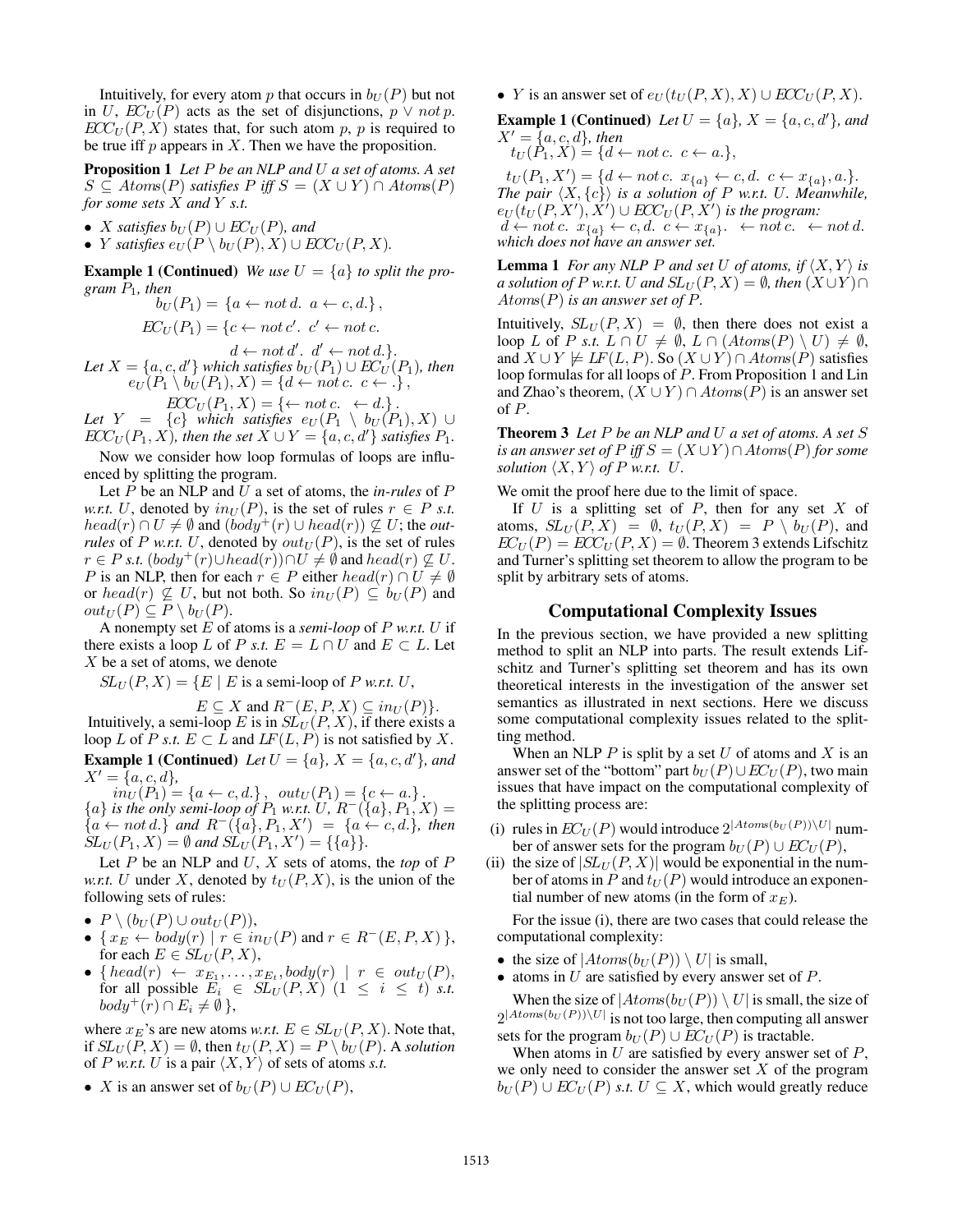the number of answer sets that need to be considered in the splitting process. Moreover, in a next section, we will show that this case is related to the problem of program simplification and a new simplifying method would be introduced using the concept of splitting.

For the issue (ii), we first introduce two useful cases where  $SL_U(P, X) = \emptyset$ .

A program P is *tight* if every loop of P is a singleton. A set U of atoms is called a *separating set* of a program P, if there does not exist a loop L of P *s.t.*  $L \nsubseteq U$  and  $L \cap U \neq \emptyset$ .

Proposition 2 *For any NLP* P *and set* U *of atoms, if* P *is tight or* U *is a separating set of* P, then  $SL_U(P, X) = \emptyset$ .

Now we show that not all semi-loops in  $SL<sub>U</sub>(P, X)$  are necessary for the splitting process. We introduce a subset of  $SL<sub>U</sub>(P, X)$  and refine the splitting method by considering these semi-loops only.

Let  $P$  be an NLP and  $U$  a set of atoms, a semi-loop  $E$  of P *w.r.t.* U is *dominated* by another semi-loop  $E'$  of P *w.r.t.* U, if  $E \subset E'$ ,  $E \cap head(in_U(P)) = E' \cap head(in_U(P)),$ and  $E \cap body^+(out_U(P)) = E' \cap body^+(out_U(P))$ . Intuitively, if E is dominated by  $E'$ , then in the "top" part of the program, the loop formulas of loops relative to E could be entailed from the loop formulas of loops relative to  $E'$ .

Let  $P$  be a program,  $U$  and  $X$  sets of atoms, we denote  $DSL_U(P, X) = \{E \mid E \in SL_U(P, X) \text{ and there does not} \}$ 

exist another  $E' \in SL_U(P, X)$  s.t. E is dominated by  $E'$ . Clearly,  $DSL_U(P, X) \subseteq SL_U(P, X)$ . Moreover, we have the following proposition.

Proposition 3 *Let* P *be an NLP and* U*,* X *sets of atoms. A*  $semi-loop E \in \text{DSL}_{\text{U}}(P, X)$  *iff* E *is the union of all possible semi-loop*  $E' \in SL_U(P, X)$  *s.t.*  $E \cap head(in_U(P)) =$  $E' \cap \text{head}(in_U (P))$  and  $E \cap \text{body}^+ (\text{out}_U (P)) = E' \cap$  $body^+(out_U(P))$ .

Then we provide a new splitting method based on  $DSL_U(P, X)$ . Let P be an NLP and U, X sets of atoms, the *dominative top* of  $P$  *w.r.t.*  $U$  under  $X$ , denoted by  $dt_U(P, X)$ , is the union of the following sets of rules:

- $P \setminus (b_U(P) \cup out_U(P)),$
- { $x_E \leftarrow body(r) \mid r \in inv(P)$  and  $r \in R^-(E, P, X)$  }, for each  $E \in \text{DSL}_U(P, X)$ ,
- { $head(r) \leftarrow x_{E_1}, \ldots, x_{E_t}, body(r) \mid r \in out_U(P),$ for all possible  $E_i \in \text{DSL}_U(P, X)$   $(1 \leq i \leq t)$  *s.t.*  $body^+(r) \cap E_i \neq \emptyset$ ,

where  $x_E$ 's are new atoms *w.r.t.*  $E \in \text{DSL}_U(P, X)$ .

A *dominative solution* of P *w.r.t.* U is a pair  $\langle X, Y \rangle$  of sets of atoms *s.t.*

- X is an answer set of  $b_U(P) \cup EC_U(P)$ ,
- Y is an answer set of  $e_U(dt_U(P,X), X) \cup ECC_U(P,X)$ .

Theorem 4 *Let* P *be an NLP and* U *a set of atoms. A set* S *is an answer set of*  $P$  *iff*  $S = (X \cup Y) \cap Atoms(P)$  *for some dominative solution*  $\langle X, Y \rangle$  *of* P *w.r.t.* U.

Note that  $|DSL_U(P, X)| \leq (2^{|head(in_U(P))|} - 1) \times$ 

 $(|2|^{body^+(out_U(P))}| - 1)$ .  $dt_U(P, X)$  would introduce an exponential number of new atoms in the worst case. However, if  $|head(in_U(P))|$  and  $|body^+(out_U(P))|$  are small, then the size of  $|DSL_U(P, X)|$  would not be too large and computing the answer sets of the program  $e_U(dt_U(P, X), X) \cup$  $ECC_U(P, X)$  would be tractable.

# Algorithm 1:  $dsl_U(P, X)$

 $1 \; dsl := \emptyset;$ 

2 **for** each pair of nonempty sets  $S_1 \subseteq head(in_U(P))$ 

- 3 **and**  $S_2 \subset \text{body}^+(\text{out}_U(P))$  do
- 4  $\mid G_P^S :=$  the  $S_1 \cup S_2 \cup (Atoms(P) \setminus (head(in_U(P)) \cup$  $body^+(out_U(P)))$  induced subgraph of  $G_P$ ;
- $5 \mid L :=$  the Strongly Connected Component (SCC) of  $G_F^S$ *s.t.*  $S_1 \cup S_2 \subseteq L$ ;
- <sup>6</sup> if L *does not exist* then <sup>7</sup> break

**s if**  $L \cap U \subseteq X$  and  $R^{-}(L \cap U, P, X) \subseteq in_{U}(P)$  then

9 | append 
$$
L \cap U
$$
 to  $\overline{ds}$ 

<sup>10</sup> else  $11 \quad | \quad S := head(R^-(L \cap U, P, X) \setminus in_U(P)) \cup$  $((L \cap U) \setminus X);$ 12  $\begin{array}{|c|c|c|} \hline \end{array}$   $\begin{array}{|c|c|c|} \hline G_P^S := \text{the } L \setminus S \text{ induced subgraph of } G_P; \hline \end{array}$  $_{13}$  |  $_{\text{goto 5}}$ 

$$
14 return dsl
$$

We provide Algorithm 1 for computing  $DSL_U(P, X)$ . Intuitively, for every possible combination of nonempty subsets of  $head(in_U(P))$  and  $body^+(out_U(P))$ ,  $dsl_U(P, X)$ tries to find out the largest semi-loop  $E \in SL_{U}(P, X)$  that contains the combination.

Proposition 4 *Let* P *be an NLP and* U*,* X *sets of atoms.*  $dsd_{U}(P, X)$  returns  $DSL_{U}(P, X)$  in  $O(m2^{c})$ , where m is *the number of atoms in* U *and* c *is the number of atoms in*  $head(in_U(P)) \cup body^+(out_U(P)).$ 

Once the splitting process for a set  $U$  of a program  $P$  is efficient, instead of directly computing an answer set of P, we can first compute an answer set X of  $b_U(P) \cup EC_U(P)$ and an answer set Y of  $e_U(dt_U(P, X), X) \cup ECC_U(P, X)$ , then construct the answer set of P from  $X \cup Y$ . We show that for some typical programs the later approach is more efficient.

We try Niemelä's (1999) encoding of the Hamiltonian Circuit  $(HC)$  problem<sup>1</sup> and consider graphs with two parts, A and B, *s.t.* there is exactly one arc from a node in A to a node in  $B$ , and one arc from a node in  $B$  to a node in  $A$ . Then any HC of the graph must go through these two arcs.

Let  $P$  be the resulting program of the HC problem for such a graph, and  $U$  be the set of atoms corresponding to nodes and arcs in part A. Then the splitting process for P under U is efficient.<sup>2</sup> In particular,  $|\widetilde{Atoms(b_U(P))} \setminus U|$  = 3, every atom in  $Atoms(b_U(P)) \setminus U$  is satisfied in every answer set of P, and  $|DSL_U(P, X)| = 1$  for any possible X. Moreover, every answer set X of  $b_U(P) \cup \{p \leftarrow . \mid p \in$ 

 $<sup>1</sup>$  The structure of a graph for the HC problem is similar to the</sup> structure of the positive dependency graph of the logic program.

<sup>&</sup>lt;sup>2</sup> http://ss.sysu.edu.cn/%7ewh/splitting.html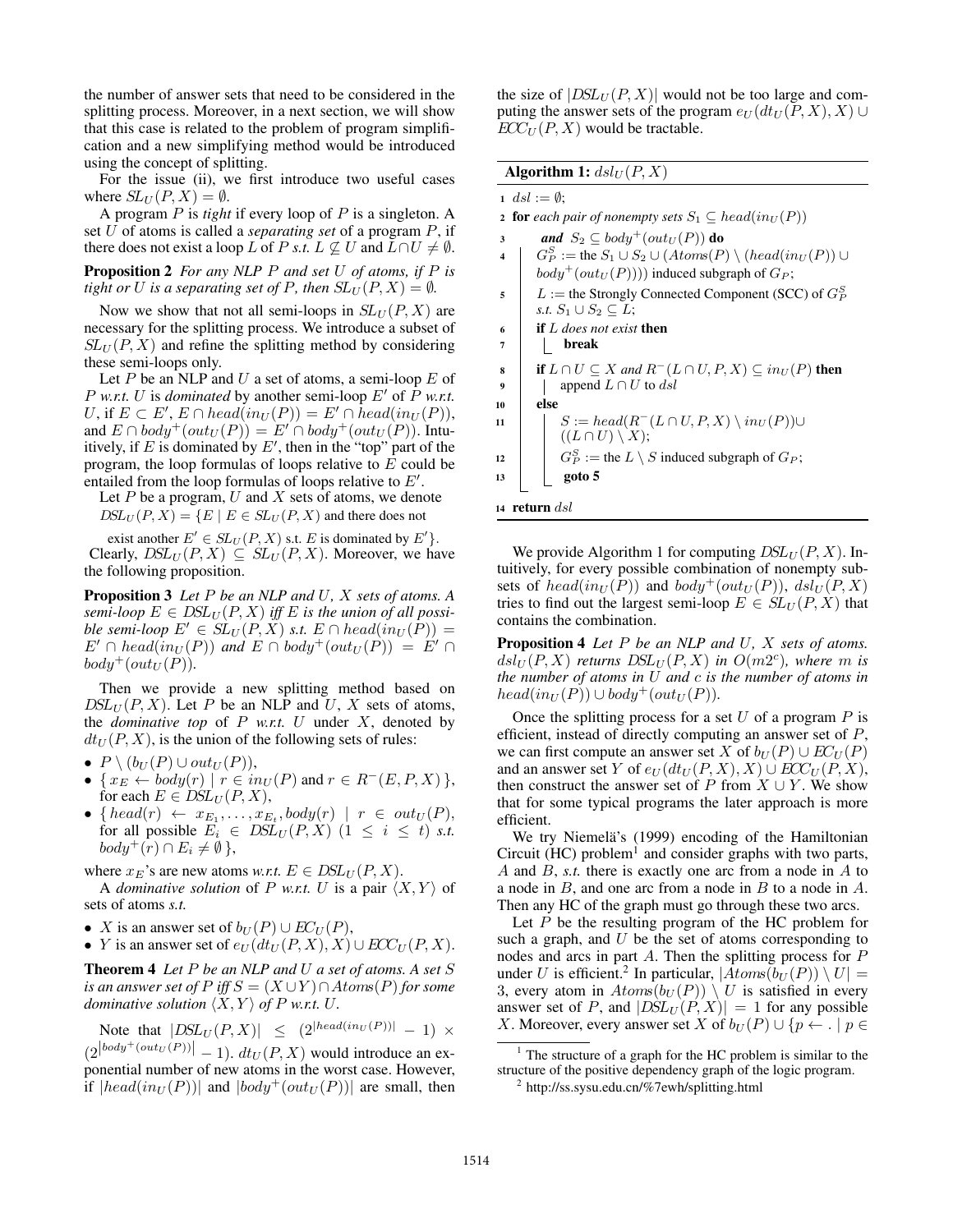$Atoms(b_U(P)) \setminus U$  would lead to a dominative solution of P *w.r.t.* U.

Table 1 contains the running times for these programs split in such way.<sup>3</sup> We consider 2-N as graphs with 2 copies of the complete graph with  $N$  nodes and with exactly one arc from each other. For each 2-N entry in the table, we randomly create 10 different such graphs, and the reported times refer the average times for the resulting 10 programs. The numbers under "whole" refer to the running times (in seconds) of clasp (version 3.1.0 (Gebser et al. 2007)) for the whole programs. The numbers under "bottom" (resp. "top") refer to the running times of clasp for the bottom (resp. top) part of the programs split by the corresponding set  $U$ . Clearly, the numbers under "bottom + top" refer to the running times of computing an answer set of the programs using the splitting approach. As can be seen, it is more efficient to use the splitting approach for these programs.

Table 1: Comparing two ways of computing an answer set

| Problem           | whole  | bottom | top   | bottom+top |
|-------------------|--------|--------|-------|------------|
| $\overline{2-10}$ | 0.03   | 0.01   | 0.02  | 0.03       |
| $2 - 15$          | 0.53   | 0.03   | 0.16  | 0.19       |
| $2 - 20$          | 1.84   | 0.03   | 0.68  | 0.71       |
| $2 - 25$          | 5.56   | 0.07   | 2.25  | 2.31       |
| $2 - 30$          | 14.07  | 0.15   | 5.66  | 5.81       |
| $2 - 35$          | 27.16  | 0.23   | 12.61 | 12.83      |
| $2 - 40$          | 52.53  | 0.32   | 23.61 | 23.93      |
| $2 - 45$          | 106.93 | 0.59   | 48.73 | 49.32      |
| $2 - 50$          | 171.94 | 0.75   | 80.95 | 81.70      |

# Splitting a Disjunctive Logic Program

In this section, we extend the splitting method to DLPs. Let  $P$  be a DLP and  $U$ ,  $X$  sets of atoms, the notions of  $b_U(P)$ ,  $e_U(P, X)$ ,  $EC_U(P)$ ,  $ECC_U(P, X)$ ,  $in_U(P)$ ,  $out_U(P)$ ,  $SL_U(P, X)$ , and  $DSL_U(P, X)$  are defined the same. Different from NLPs, for some DLPs  $P$ ,  $in_U(P)$  ∩  $out_U(P) \neq \emptyset$ .

The *top* of a DLP P *w.r.t.* U under X, denoted by  $t_U(P, X)$ , is the union of the following sets of rules:

- $P \setminus (b_U(P) \cup out_U(P)),$
- $\{ \{x_E\} \cup head(r) \setminus E \leftarrow body(r) \mid r \in in_U(P) \text{ and } r \in E\}$  $R^{-}(E, P, X)$ , for each  $E \in SL_{U}(P, X)$ ,
- { $head(r) \leftarrow x_{E_1}, \ldots, x_{E_t}, body(r) \mid r \in out_U(P)$ , for all possible  $E_i \in SL_U(P,X)$   $(1 \leq i \leq t)$  *s.t.* body<sup>+</sup> $(r) \cap$  $E_i \neq \emptyset$ ,

where  $x_E$ 's are new atoms *w.r.t.*  $E \in SL_{U}(P, X)$ .

**Example 3** Let 
$$
U = \{a\}
$$
 and  $P_3$  be the program:  
\n $a \lor d \leftarrow$   $d \leftarrow$  not  $c$ .  $a \leftarrow c, d$ .  $c \leftarrow a$ .  
\n $G_{P_3}$  is the same as  $G_{P_1}$  in Figure 1. Then  
\n $b_U(P_3) = in_U(P_3) = \{a \lor d \leftarrow . a \leftarrow c, d.\}$ ,  
\n $out_U(P_3) = \{a \lor d \leftarrow . c \leftarrow a.\}$ .

 $X = \{a, c, d\}$  *is an answer set of*  $b_U(P_3) \cup EC_U(P_3)$ *, then*  $R^{-}(\{a\}, P_3, X) = \{a \leftarrow c, d\}, SL_U(P_3, X) = \{\{a\}\}.$  So  $t_U(P_3, X) = \{d \leftarrow not \, c. \, x_{\{a\}} \leftarrow c, d. \, c \leftarrow x_{\{a\}}, a.\}$  and  $e_U(t_U(P_3, X), X) \cup ECC_U(P_3, X)$  *is the program:*  $\{d \leftarrow$ 

not c.  $x_{\{a\}} \leftarrow c, d. \quad c \leftarrow x_{\{a\}}. \quad \leftarrow not \, c. \quad \leftarrow not \, d.$ *which does not have an answer set.*

The *dominative top* of a DLP P *w.r.t.* U under X, denoted by  $dt_U(P, X)$ , is the union of above sets of rules by replacing every occurrence of  $SL_U(P, X)$  with  $DSL_U(P, X)$ . Then the notions of *solutions* and *dominative solutions* of P w.r.t U are defined the same as in previous sections.

Theorem 5 *Let* P *be a DLP and* U *a set of atoms. A set* S *is an answer set of*  $P$  *iff*  $S = (X \cup Y) \cap Atoms(P)$  *for some solution*  $\langle X, Y \rangle$  *of* P *w.r.t.* U *iff*  $S = (X \cup Y) \cap Atoms(P)$ *for some dominative solution*  $\langle X, Y \rangle$  *of* P *w.r.t.* U.

The computational complexity issues related to the splitting method for DLPs are also similar to the issues discussed above. Proposition 3 and 4 still hold for DLPs.

### Strong Splitting a Logic Program

In (Lifschitz and Turner 1994), a logic program  $P$  is split by a splitting set U into two parts,  $b_U(P)$  and  $P \setminus b_U(P)$ . For any program  $P'$  that does not contain atoms in  $U$ , the answer sets of  $P \cup P'$  can be computed from the answer sets of  $b_U(P)$  and the answer sets of a program constructed from  $(P \setminus b_U(P)) \cup P'$ . However, the property does not hold for arbitrary sets of atoms in our splitting method. In this section, we propose a new splitting method in which the property holds for all possible sets of atoms.

In particular, when  $U$  is a splitting set of the program, we have the following proposition.

Proposition 5 *Let* U *be a splitting set of a program* P *and*  $P'$  *a program s.t.*  $Atoms(P') \cap U = \emptyset$ . A set S is an answer  $\mathop{\rm set}\nolimits$  of  $P\mathop{\cup}\nolimits P'$  iff  $S=X\mathop{\cup}\nolimits Y$  for some answer set  $X$  of  $b_U(P)$ *and some answer set* Y of  $e_U(P \setminus b_U(P), X) \cup P'$ .

Now we introduce the *strong splitting method*. Let P be a DLP and  $U, X$  sets of atoms, we denote

 $SS_U(P, X) = \{E \mid E \text{ is a nonempty subset of } U,$ 

 $E \subseteq X$  and  $R^-(E, P, X) \subseteq in_U(P)$ . Intuitively,  $SS_U(P, X)$  extends  $SL_U(P, X)$  from semi-loops of  $P$  *w.r.t.*  $U$  to all possible subsets of  $U$ . Note that, for every program  $P'$  s.t.  $Atoms(P') \cap U = \emptyset$ ,  $b_U(P \cup P') =$  $b_U(P)$  and for every set X of atoms,  $SL_U(P \cup P', X) \subseteq$  $SS_U(P, X)$ . If U is a splitting set of P, then for any set X,  $SS_U(P, X) = \emptyset.$ 

We define the *strong top* of P *w.r.t.* U under X, denoted by  $st_U(P, X)$ , to be the union of the following sets of rules:

- $P \setminus (b_U(P) \cup out_U(P)),$
- $\{ \{x_E\} \cup head(r) \setminus E \leftarrow body(r) \mid r \in in_U(P) \text{ and } r \in E\}$  $R^-(E, P, X)$ , for each  $E \in SS_U(P, X)$ ,
- { $head(r) \leftarrow x_{E_1}, \ldots, x_{E_t}, body(r) \mid r \in out_U(P)$ , for all possible  $E_i \in \mathcal{SS}_U(P, X)$   $(1 \leq i \leq t)$  *s.t.* body<sup>+</sup> $(r) \cap$  $E_i \neq \emptyset$ ,

where  $x_E$ 's are new atoms *w.r.t.*  $E \in SS_U(P, X)$ .

A *strong solution* of P *w.r.t.* U is a pair  $\langle X, Y \rangle$  of sets of atoms *s.t.*

- X is an answer set of  $b_U(P) \cup EC_U(P)$ ,
- Y is an answer set of  $e_U(st_U(P,X),X) \cup ECC_U(P,X)$ . We show that, such strong splitting method also general-

izes Lifschitz and Turner's splitting set theorem.

 $3$  Our experiments were done on a Linux machine with AMD A10-5800K (3.8GHz) CPU and 3.3GB RAM. The times are in CPU seconds as reported by Linux "usr/bin/time" command.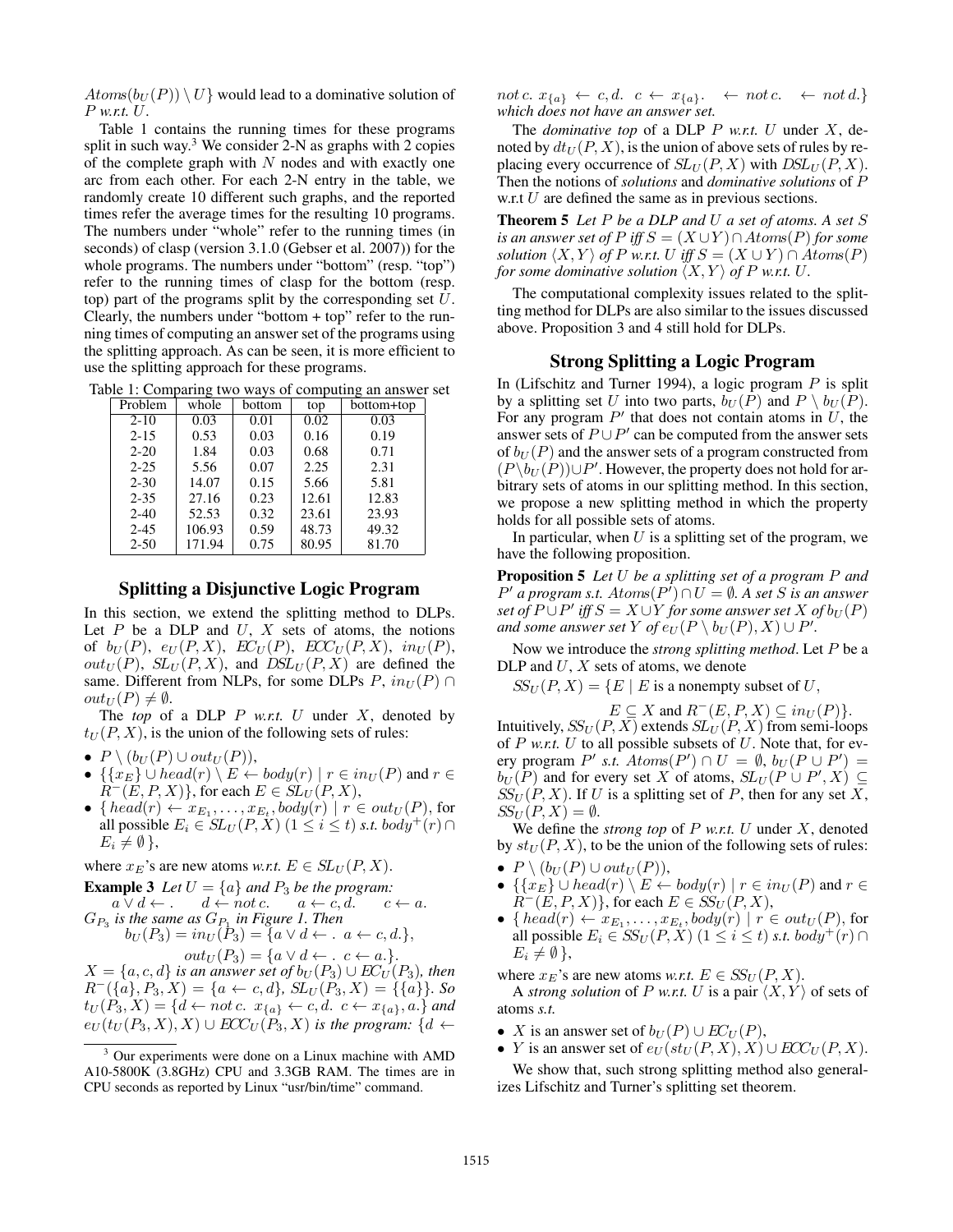Theorem 6 *Let* P *be a DLP and* U *a set of atoms. A set* S *is an answer set of*  $P$  *iff*  $S = (X \cup Y) \cap Atoms(P)$  *for some strong solution*  $\langle X, Y \rangle$  *of* P *w.r.t.* U.

We show that a similar property of Proposition 5 holds for arbitrary sets  $U$  of atoms in this strong splitting method.

Theorem 7 Let P be a DLP, U a set of atoms, and P' a  $program \, s.t. \, Atoms(P') \cap U = \emptyset. \, A \, set \, S \, is \, an \, answer$  $\int$ *set of*  $P \cup P'$  *iff*  $S = (X \cup Y) \cap Atoms(P)$  *for some answer set* X *of*  $b_U(P) \cup EC_U(P)$  *and some answer set* Y *of*  $e_U(st_U(P,X),X) \cup ECC_U(P,X) \cup P'.$ 

# Application: Program Simplification

A *consequence* of a program is a set of literals that are satisfied by every answer set of the program. The problem of program simplification considers how to simplify the program by a consequence, so that the answer sets of the program can be computed from the answer sets of the resulting program with the consequence. In this section, we investigate the problem using the concept of splitting.

Given a literal  $l$ , the *complement* of  $l$ , written  $l$  below, is  $\neg a$  if l is a and a if l is  $\neg a$ , where a is an atom. For a set L of literals, we let  $\overline{L} = \{ \overline{l} | l \in L \}.$ 

Let set  $L$  of literals be a consequence of a program  $P$ , we define  $tr_n(P, L)$  to be the program obtained from P by

- 1. deleting each rule r that has an atom  $p \in \text{body}^+(r)$  with  $\neg p \in L$ , and
- 2. replacing each rule r that has an atom  $p \in head(r)$  or  $p \in body^{-}(r)$  with  $\neg p \in L$  by the rule

$$
head(r) \setminus \overline{L} \leftarrow body^{+}(r), body^{-}(r) \setminus \overline{L}.
$$

We define  $tr_p(P, L)$  to be the program obtained from P by

- 1. deleting each rule r that has an atom  $p \in head(r)$  or  $p \in$  $body^{-}(r)$  with  $p \in L$ , and
- 2. replacing each rule r that has an atom  $p \in \text{body}^+(r)$  with  $p \in L$  by the rule

$$
head(r) \leftarrow body^{+}(r) \setminus L, body^{-}(r).
$$

Note that  $tr_n(P, L)$  (resp.  $tr_p(P, L)$ ) does not contain any atom p with  $\neg p \in L$  (resp.  $p \in L$ ) and  $tr_p(tr_n(P, L), L)$ does not contain any atoms occurring in L.

The well-founded model (Van Gelder, Ross, and Schlipf 1991) of an NLP is a set of literals and it is also a consequence of the program.

Proposition 6 *Let* L *be a well-founded model of an NLP* P*. A set* S *is an answer set of* P *iff* S \ L *is an answer set of*  $tr_p(tr_n(P, L), L)$ .

As a result, in all current ASP solvers, an NLP is first simplified by its well-founded model. Meanwhile, there are other consequences of a program that are larger than the wellfounded model and can be computed efficiently. For instant, Chen, Ji, and Lin (2013) computes such a consequence using loop formulas of loops with at most one external support rule. However, Proposition 6 does not hold in general for these consequences.

We show that  $tr_n(P, L)$  simplifies P in general and  $tr_n(P, L)$  simplifies P for only some special cases.

Proposition 7 *Let* L *be a consequence of a program* P*.*

- *A set* S *is an answer set of* P *iff* S *is an answer set of*  $tr_n(P, L)$ .
- *If for every atom*  $p \in L$  *there is a rule*  $p \leftarrow \ldots$  *in* P, *then a set* S *is an answer set of* P *iff* S \ L *is an answer set of*  $tr_p(P, L)$ .
- *A set* S *is an answer set of* P *implies* S \ L *is an answer set of*  $tr_p(P, L)$ *, but not vice versa in general.*

Intuitively, for any loop  $E$  of a program  $P$  and any consequence L of P, if E is not a loop of  $tr_n(P, L)$ , then the answer sets of  $tr_n(P, L)$  still satisfy the loop formula of E under P; if E is not a loop of  $tr_p(P, L)$ , then the answer sets of  $tr_p(P, L)$  may not satisfy the loop formula of E.

**Example 4** *Consider the logic program*  $P_4$ :<br> $a \leftarrow b$ .  $c \leftarrow a$ .  $b \leftarrow c$ .  $c \leftarrow c$ 

 $c \leftarrow d. \quad a \leftarrow f.$  $d \leftarrow not \, e. \quad e \leftarrow not \, d. \quad \leftarrow not \, a. \quad f \leftarrow a.$  $L = \{a, f\}$  *is a consequence of*  $P_4$ *, then*  $tr_p(P_4, L)$  *is:* 

 $c \leftarrow \ldots \quad b \leftarrow c. \quad c \leftarrow d. \quad d \leftarrow \textit{not} \, e. \quad e \leftarrow \textit{not} \, d.$ *The only answer set of*  $P_4$  *is*  $\{a, b, c, d, f\}$ *. However,*  $tr_p(P_4, L)$  *has two answer sets:*  $\{b, c, d\}$  *and*  $\{b, c, e\}.$ 

Let set  $U$  of atoms be a consequence of a program  $P$ , we can use  $U$  to split  $P$  that results a program that does not contain atoms in  $U$ . Then using the concept of splitting, we provide a new approach to simplify a program by a set of atoms. Let  $P$  be a DLP and  $U$  a set of atom, we denote

 $CS_U(P) = \{E \mid E \text{ is a nonempty subset of } U\}$ 

$$
in'_{U}(P) = \{r \in P \mid head(r) \cap U \neq \emptyset, Atoms(r) \nsubseteq U\},\
$$

We define the *consequence top* of P w.r.t U, denoted by  $ct<sub>U</sub>(P)$ , to be the union of the following sets of rules:

- $P \setminus (b_U(P) \cup out_U(P)),$
- $\{(x_E) \cup \text{head}(r) \setminus E' \leftarrow \text{body}(r) \mid r \in \text{in}_U'(P) \text{ and }$  $r \in R^{-}(E, P)$ , for each  $E \in CS_U(P)$ ,
- { $head(r) \leftarrow x_{E_1}, \ldots, x_{E_t}, body(r) \mid r \in out_U(P)$ , for all possible  $E_i \in \mathcal{CS}_U(P)$   $(1 \leq i \leq t)$  *s.t.* body<sup>+</sup>(r)  $\cap$  $E_i \neq \emptyset$ ,
- $\{\leftarrow not \, x_E\}$ , for each  $E \in CS_U(P)$ ,

where  $x_E$ 's are new atoms *w.r.t.*  $E \in \mathcal{CS}_U(P)$ .

Proposition 8 *Let set* U *of atoms be a consequence of an NLP* P*. A set* S *is an answer set of* P *iff there is an answer*  $set\ S^*$  of  $tr_p(ct_U(P), U)$   $s.t.$   $S \setminus U = \widetilde{S}^* \cap Atoms(P).$ 

 $tr_p(ct_U (P), U)$  may introduce new atoms for elements in  $CS_U(P)$ . Similar to the discussion in the section for computational complexity issues, when  $|CS_U(P)|$  is small,  $tr_p(ct_U (P), U)$  would be simpler than the original program  $P^4$ . Note that, Proposition 8 may not be true for DLPs.

**Example 4 (Continued)** Let  $U = \{a, f\}$ , then  $CS_U(P_4)$  $\{\{a, f\}\}$  and  $ct_U(P_4)$  is:<br>  $b \leftarrow c$ .  $c \leftarrow d$ .  $d \leftarrow not e$ .  $e \leftarrow not d$ .  $\leftarrow$  not a.  $x_{\{a,f\}} \leftarrow b$ .  $c \leftarrow x_{\{a,f\}}, a$ .  $\leftarrow not x_{\{a,f\}}$ . *Then*  $tr_p(ct_U(P_4), U)$  *is:*  $b \leftarrow c$ .  $c \leftarrow d$ .  $d \leftarrow not e$ .  $e \leftarrow not d$ .  $x_{\{a,f\}} \leftarrow b. \quad c \leftarrow x_{\{a,f\}}. \quad \leftarrow not \, x_{\{a,f\}}.$ The only answer set of  $tr_p(ct_U(P_4), U)$  is  $\{b, c, d, x_{\{a,f\}}\}.$ 

<sup>4</sup> .http://ss.sysu.edu.cn/%7ewh/splitting.html